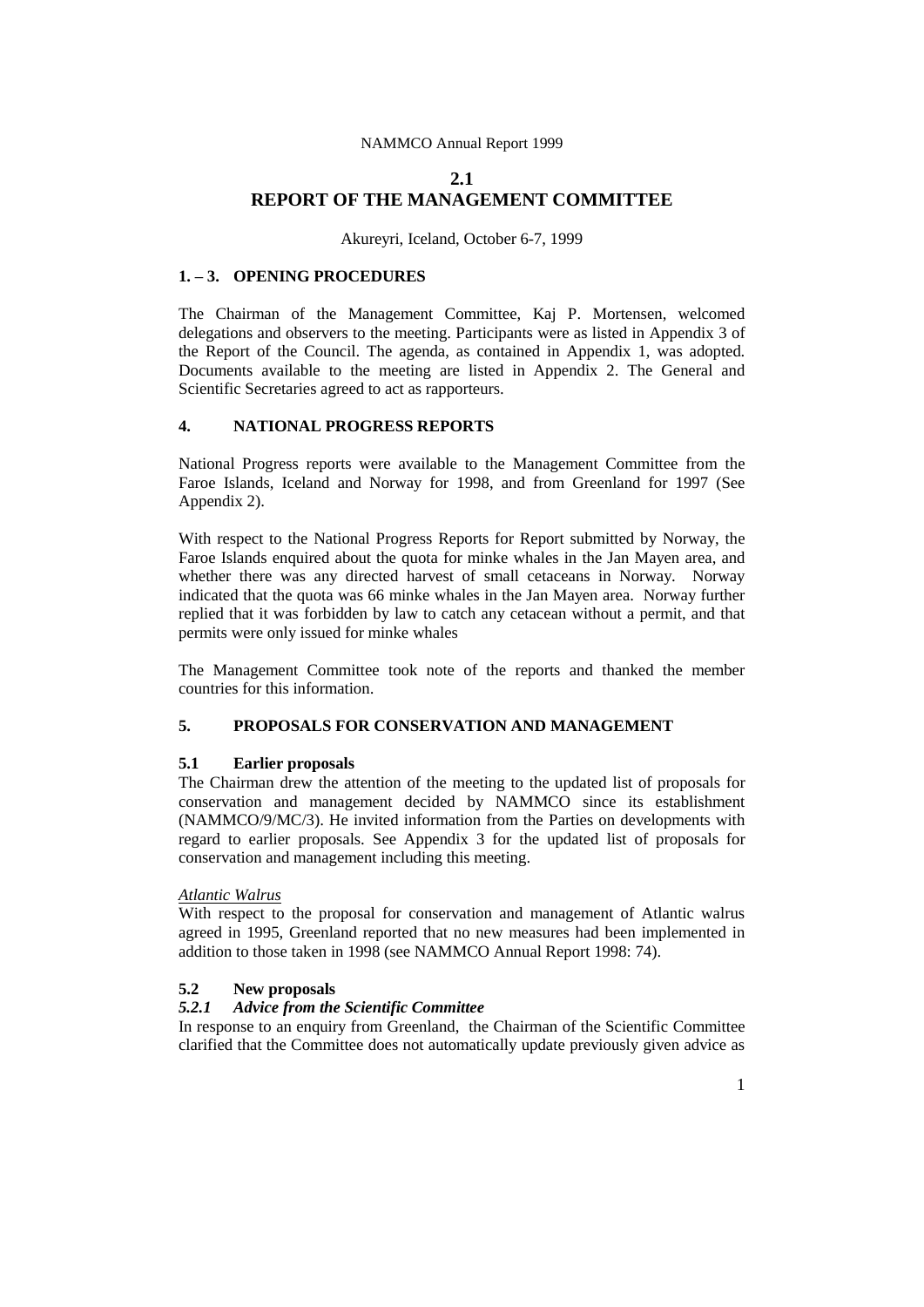new information is made available. The Scientific Committee operates only on the basis of requests from Council. There are however, certain standing requests, such as that to monitor stock levels and trends in stocks of all marine mammals in the North Atlantic, which are updated as new information is received.

### *i. Harp Seals in the White Sea/Barents Sea*

The Management Committee noted the stock status and catch options presented by the Scientific Committee.

The Management Committee concluded that the catch level in 1998 was well below the calculated replacement yield. Catches at the same level in the future may result in population increase. From the point of view of resource management, future quota levels approaching the replacement yield are advised.

### *ii. Harp Seals in the Greenland Sea*

The Management Committee noted the stock status and catch options presented by the Scientific Committee.

The Management Committee concluded that the catch level in 1998 was well below the calculated replacement yield. Catches at the same level in the future may result in population increase. From the point of view of resource management, future quota levels approaching the replacement yield are advised.

## *iii. Hooded Seals in the Greenland Sea*

The Management Committee noted the stock status and catch options presented by the Scientific Committee.

The Management Committee concluded that the catch level in 1998 was well below the calculated replacement yield. Catches at the same level in the future may result in population increase. From the point of view of resource management, future quota levels approaching the replacement yield are advised.

#### *iv. North Atlantic beluga and narwhal*

### *1. Beluga in West Greenland*

Maniitsoq – Disko Bay

The Management Committee noted that a series of surveys conducted since 1981 indicate a decline of more than 60% in abundance in the area from Maniitsoq to Disko Bay.

The Management Committee further noted that with the present harvest levels (estimated at 400/yr) the aggregation of beluga in this area is likely declining due to overexploitation.

## Avanersuaq – Upernavik

The present harvest in the area Avanersuaq - Upernavik is estimated to be more than 100/yr. The Management Committee noted that since this beluga occurrence must be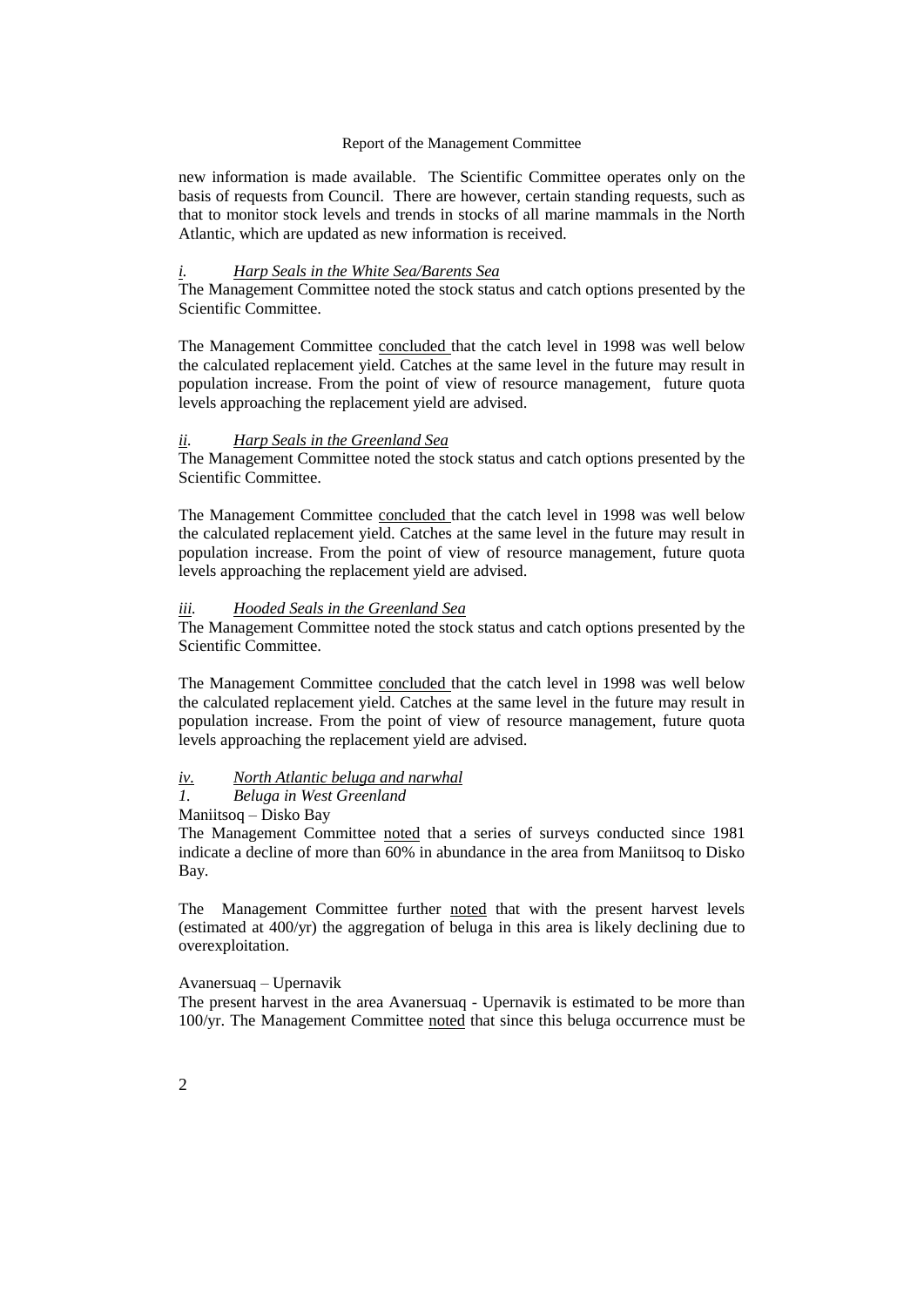considered part of those wintering in the area from Maniitsoq to Disko Bay, it is considered to be declining due to overexploitation.

Finally the Management Committee noted the conclusion by the Scientific Committee that with the observed decline a reduction in harvesting in both areas seems necessary to halt or reverse the trend.

#### *2. Narwhal in West Greenland*

#### Avanersuaq

The Management Committee noted that the present exploitation level in Avanersuaq of 150/yr seems to be sustainable, assuming that the same stock is not harvested in other areas.

#### Melville Bay – Upernavik

The Management Committee noted that the Scientific Committee could give no status for the Melville Bay – Upernavik summering stock.

#### Uummannaq

The Management Committee noted that the substantial catches (several hundreds) in some years do cause concern for the status of this aggregation. The Management Committee further noted that the abundance of narwhal in this area should be estimated.

#### Disko Bay

The Management Committee noted that present catches in this area are probably sustainable.

### Catch Statistics

The Management Committee noted that for both narwhal and beluga it is mandatory for future management that more reliable catch statistics (including loss rates) are collected from Canada and Greenland.

## *v. North Atlantic fin whales*

The Management Committee accepted that for fin whales in the East Greenland/Iceland (EGI) stock area, removals of 200 animals per year would be unlikely to bring the population down below 70% of its pre-exploitation level in the next 10 years, even under the least optimistic scenarios. However, catches at this level should be spread throughout the EGI stock area, roughly in proportion to the abundance of fin whales observed in the NASS surveys.

Furthermore, the Management Committee stressed that the utilisation of this stock should be followed by regular monitoring of the trend in the stock size.

The Management Committee also noted the conservative nature of the advice from the Scientific Committee on which the conclusion of the Management Committee was based (see Report of the Scientific Committee, item 9.6).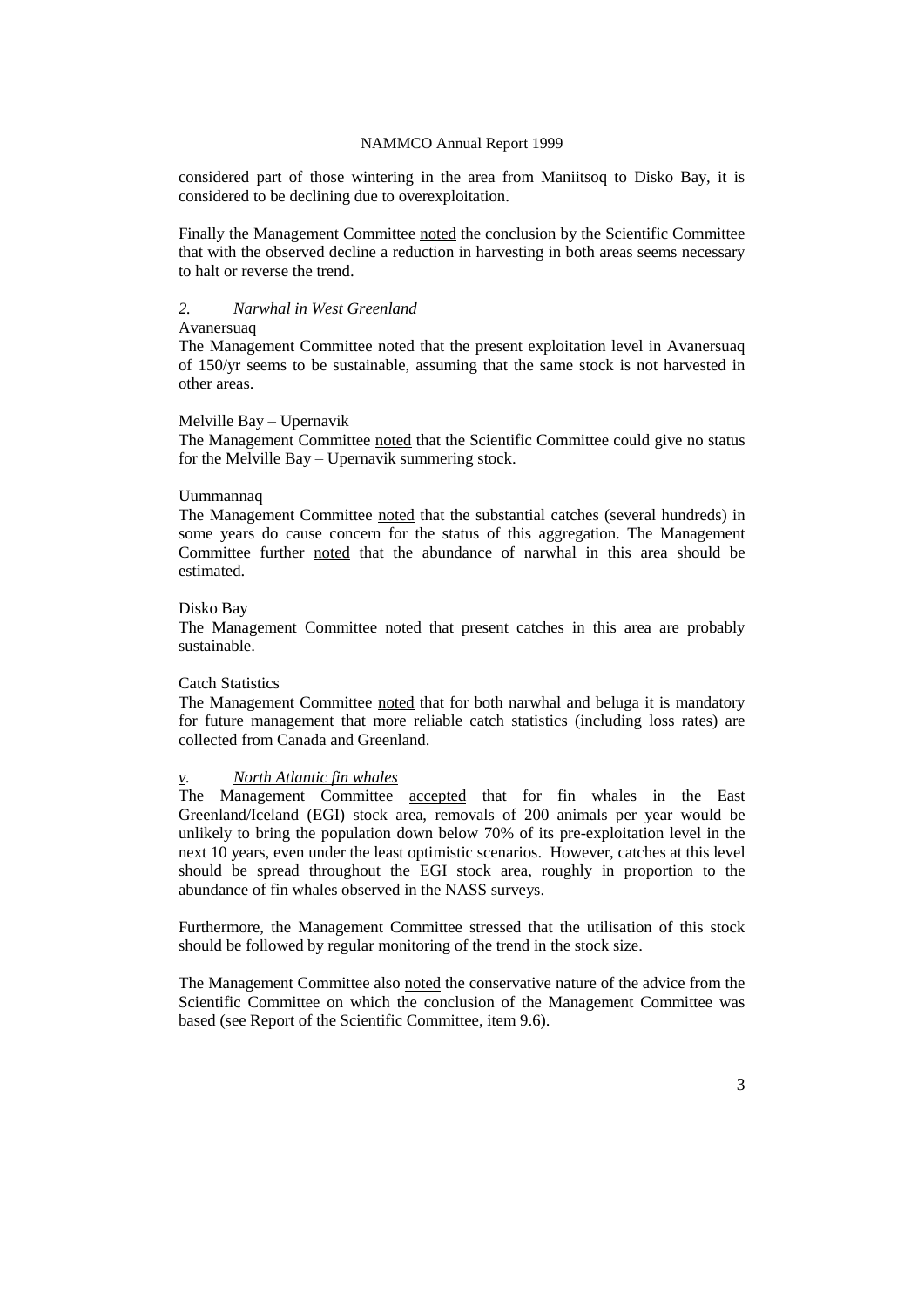# *vi. Incorporation of the users' knowledge in the deliberations of the Scientific Committee*

The Management Committee endorsed the proposals and viewpoints contained in section 6 in the Scientific Committee report.

The Committee suggested that the "Draft Minke Whale Stock Status Report" (NAMMCO/9/7) could usefully serve as a pilot project for co-operation with the hunters.

In order to solve the many practical questions in the pilot project process the Committee agreed that the proposed Assessment Committee should carefully prepare for the meeting on the "Draft Minke Whale Stock Status Report", and in particular work with the Secretariat with respect to the following questions:

- Define areas and type of information subject to dialogue between scientists and minke whale hunters
- Should the scientists meet minke whale hunters from all interested countries at the same time, or should there be meetings between scientists and minke whale hunters in each of the interested countries?
- Time and venue for meetings
- Papers to be distributed before the meetings
- Language / interpretation
- How to select hunters with relevant knowledge
- Planning of questions to be asked to hunters

This preparatory work will take place through correspondence and telephone meetings.

The Assessment Committee should report to the Management Committee on the pilot project.

### **5.2.2 Other proposals**

None

# **6. RECOMMENDATIONS FOR SCIENTIFIC RESEARCH**

# **6.1 Recommendations from the Scientific Committee**

The Chairman of the Scientific Committee reiterated the recommendations for scientific research from the Report of the Scientific Committee.

# *North Atlantic Beluga and Narwhal*

The Management Committee noted and endorsed the research recommendations conveyed on pages 43-46 of the Report of the Scientific Committee, and urged member and non-member states to act on these recommendations.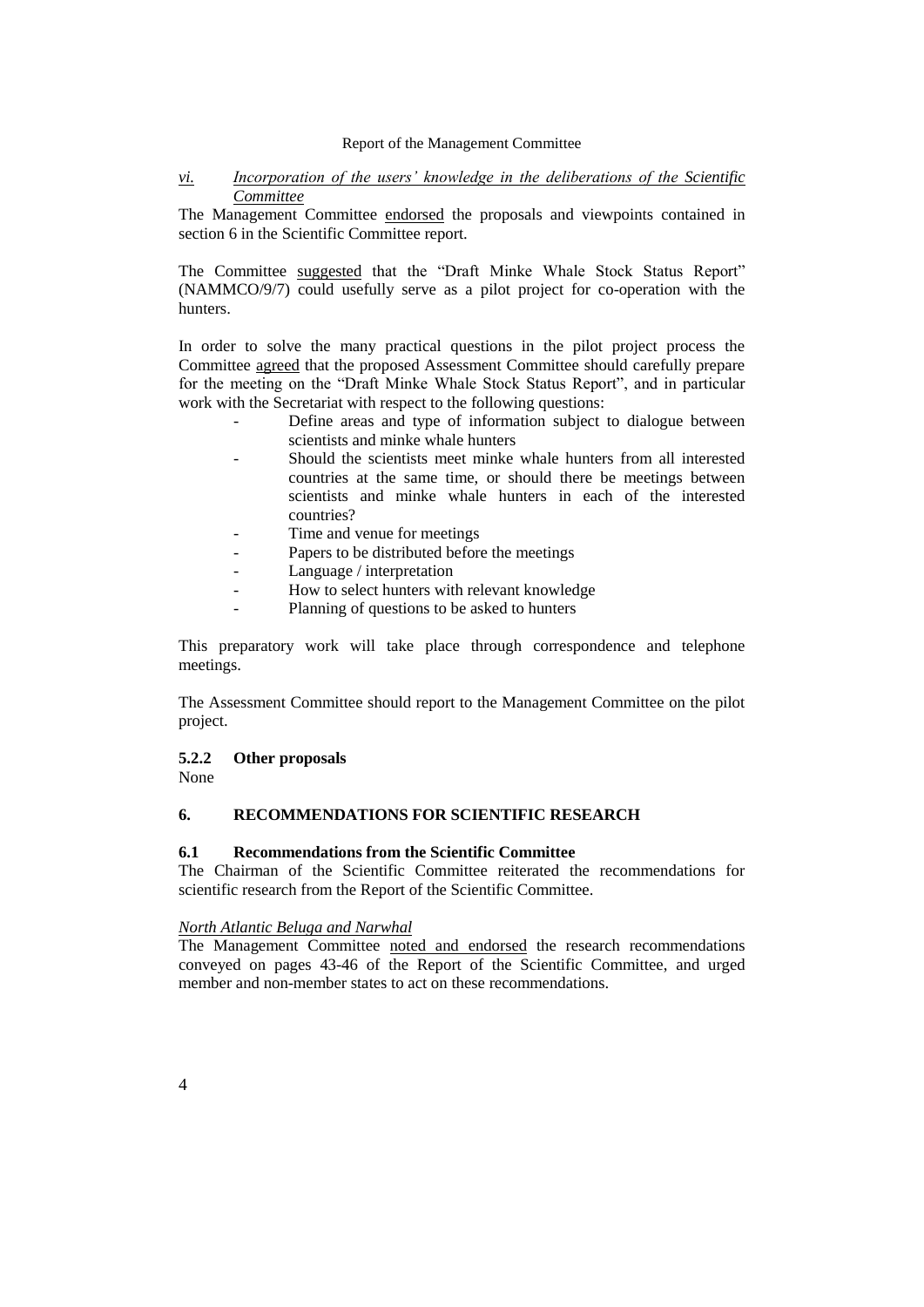### *North Atlantic Fin Whales*

The Management Committee noted and endorsed the research recommendations conveyed on pages 17-18 of the Report of the Scientific Committee, and urged member and non-member states to act on these recommendations.

## *White-Beaked and White-Sided Dolphins*

The Management Committee noted the conclusion of the Scientific Committee that there is insufficient information on stock structure, abundance and feeding ecology to carry out a meaningful assessment of these species at this time, and urged member and non-member states to initiate research to fill these information gaps. (See also under 6.2.1 below).

# **6.2 Other recommendations**

#### *6.2.1 Former requests from the Council*

The Chairman referred the meeting to the document entitled *Summary of Requests by NAMMCO Council to the Scientific Committee and Responses by the Scientific Committee* (Appendix 4 – **updated to include this meeting**). The Management Committee commented on the usefulness of this documentation, and urged that it be maintained and updated on a regular basis.

#### *NASS-95*

The Management Committee noted particularly that abundance estimates from NASS-95 have not been completed for some species. The Management Committee therefore recommended that the Scientific Committee complete abundance estimates for all species, as part of its efforts to monitor the abundance of all species in the North Atlantic.

#### *White-sided and white-beaked dolphins*

At its Eighth Meeting in 1998, the Council agreed to the recommendation of the Management Committee to request the Scientific Committee to perform an assessment of distribution, stock identity, abundance and ecological interactions of white-beaked and white-sided dolphins in the North Atlantic area.

The Management Committee noted the conclusion of the Scientific Committee that there is insufficient information on stock structure, abundance and feeding ecology to carry out a meaningful assessment of these species at this time.

The Management Committee further noted that, in addition to the focus of the Management Committee's former request for advice on these species in relation to their ecological interactions with fisheries, these dolphin species are harvested in significant numbers in the Faroe Islands.

The Management Committee therefore agreed to recommend that the Scientific Committee be tasked with facilitating the requested assessment of these species, with an emphasis on the following:

to analyse results from NASS 95 and other sightings surveys as a basis for establishing abundance estimates for the stocks;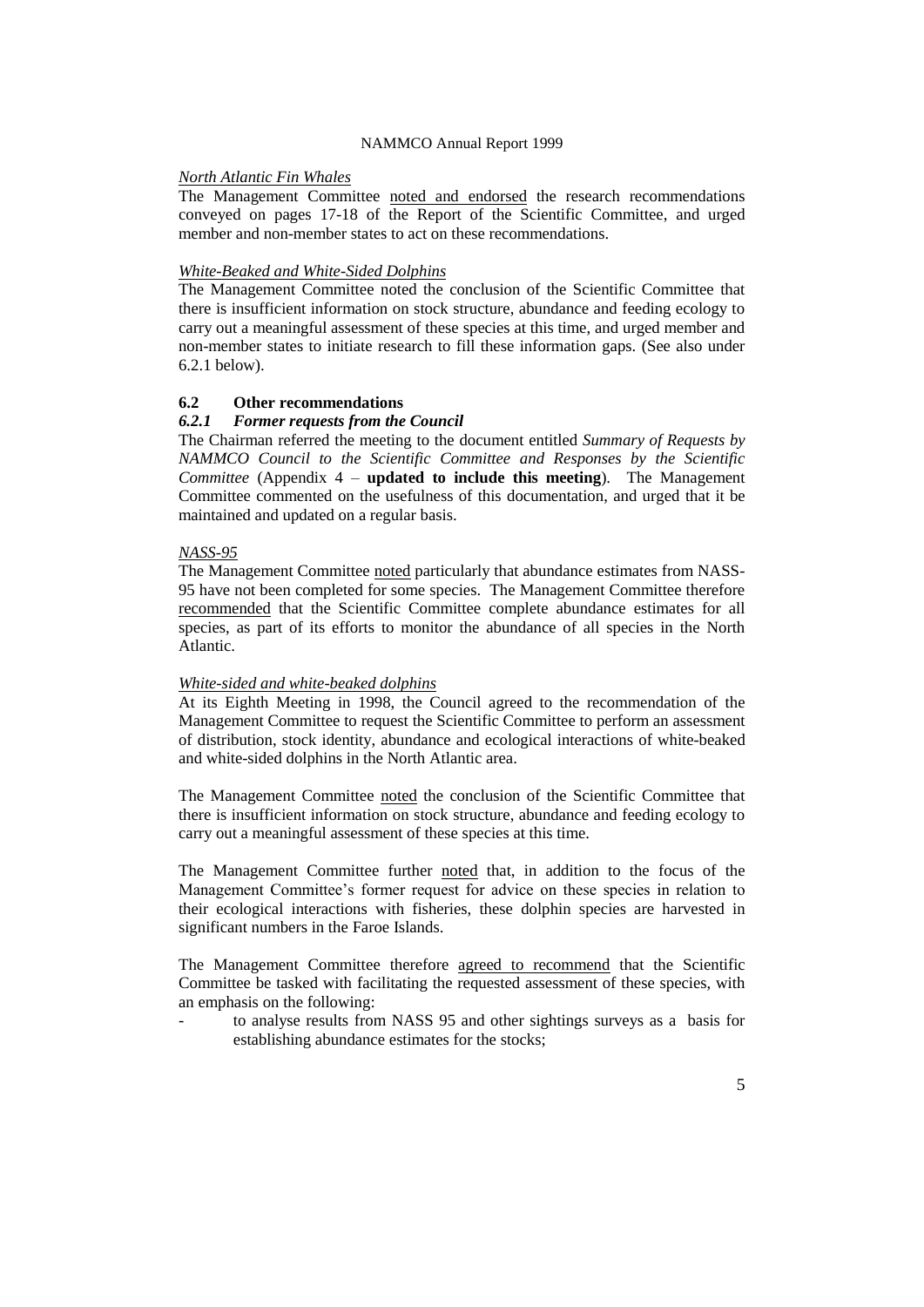to co-ordinate the efforts of member countries to conduct research to fill the noted information gaps, taking advantage in particular of the sampling opportunities provided by the Faroese catch, as well as dedicated sampling in other areas.

## *6.2.2 New recommendations from Member Countries i. North Atlantic Beluga and Narwhal*

The Management Committee noted its appreciation for the comprehensive status reports on beluga and narwhal in the North Atlantic.

In this respect, the Management Committee requested advice from the Scientific Committee on the level of sustainable utilisation of West Greenland beluga in different areas and under different management objectives.

For narwhal, the Management Committee requested that the Scientific Committee identify the information that is lacking in order to answer the same question proposed in respect to beluga.

#### *ii. Fin Whales*

The Management Committee noted that the Scientific Committee has completed its assessment of the stock structure of fin whales in North Atlantic, and that more research on stock structure is required before firm conclusions can be drawn. The Management Committee therefore recommended that member countries initiate the research required to elucidate the stock structure of fin whales.

The Management Committee recommended that the Scientific Committee continue its assessment of fin whale stocks in the North Atlantic, focussing in the near term on the status of fin whales in Faroese waters. The Scientific Committee should focus particularly on the following issues:

- Assess the long-term effects of annual removals of 5, 10 and 20 fin whales in Faroese waters;
- Information gaps that may need to be filled in order to complete a full assessment in this area.

# *iii. North Atlantic Sightings Surveys*

The Management Committee recommended that the Scientific Committee continue its efforts to co-ordinate future sighting surveys and analyses of the results from such surveys in the North Atlantic. Priority species should be minke whales and fin whales, and the Management Committee recommended that the survey design be optimised for these species. The survey should also be optimised to cover those areas where abundance estimates are most urgently required.

# *iv. Bottlenosed Dolphins*

The Management Committee noted that bottlenosed dolphins, like white-sided and white-beaked dolphins, are also harvested in the coastal drive fishery in the Faroe Islands.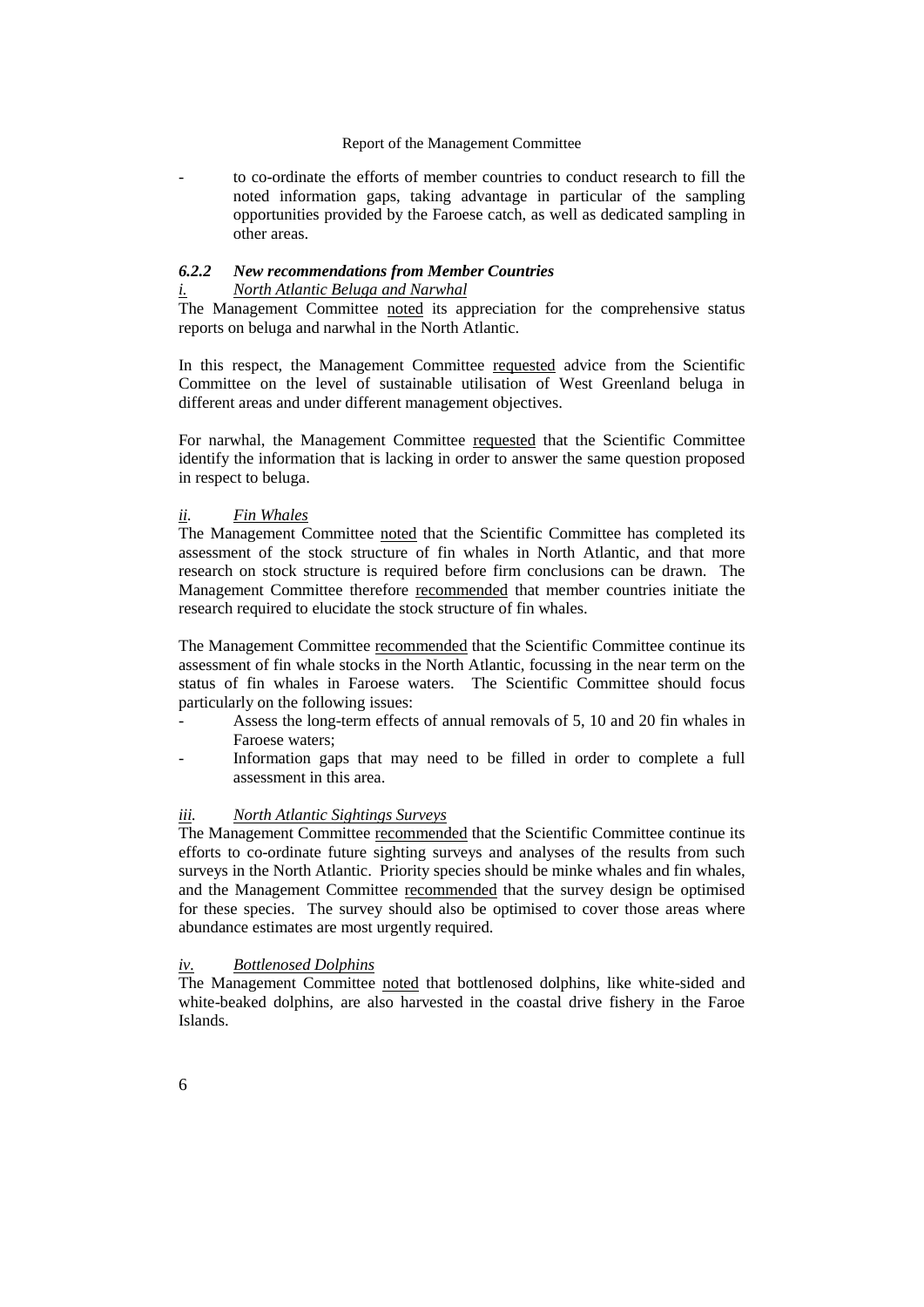The Management Committee agreed to recommend that, in connection with the updated request for advice from the Scientific Committee on white-sided and whitebeaked dolphins, that bottlenosed dolphins also be included in this assessment (see under 6.2.1).

## **Language used in the Report of the Scientific Committee**

With respect to the language used in the Report of the Scientific Committee, Greenland and the Faroe Islands suggested that it be kept precise and simple. The Management Committee agreed to convey this as a suggestion to the Scientific **Committee** 

# **7. REPORT OF THE WORKING GROUP ON BY-CATCH**

The Chairman drew the attention of the Management Committee to the Report of the Working Group on By-Catch (NAMMCO/9/MC/7-rev). The Working Group met in Akureyri on October 5 and was attended by representatives for all member countries. Arne Bjørge (Norway) was elected as Chairman. (See Appendix 5).

Noting the Working Group's recommendation to approve a definition of marine mammal by-catch, the Management Committee agreed that the following would be an appropriate working definition for the Working Group:

"Recognising that by-catch of marine mammals may be a valuable contribution to the total catch, an appropriate definition of marine mammal by-catch is: marine mammals taken incidentally in fisheries targeting other species."

The Management Committee further agreed to the recommendations of the Working Group to establish an intersessional correspondence group with the following terms of reference:

- To look at different procedures to collect by-catch information and to compare benefits and drawbacks from the experiences in the member countries;
- To prepare for discussion of quality control of the by-catch data by the Scientific Committee;
- To prepare a NAMMCO policy on the use of marine mammal by-catch data.

It was further agreed that the intersessional correspondence group should meet prior to the next annual meeting of the Management Committee to discuss progress achieved by member nations and the work undertaken by the group itself, and to report on this to the Management Committee.

# **8. REPORT OF THE WORKING GROUP ON INSPECTION AND OBSERVATION**

The Chairman referred to the Report of the NAMMCO Management Committee Working Group on Inspection and Observation, which had met in November 1998 (NAMMCO/9/MC/5).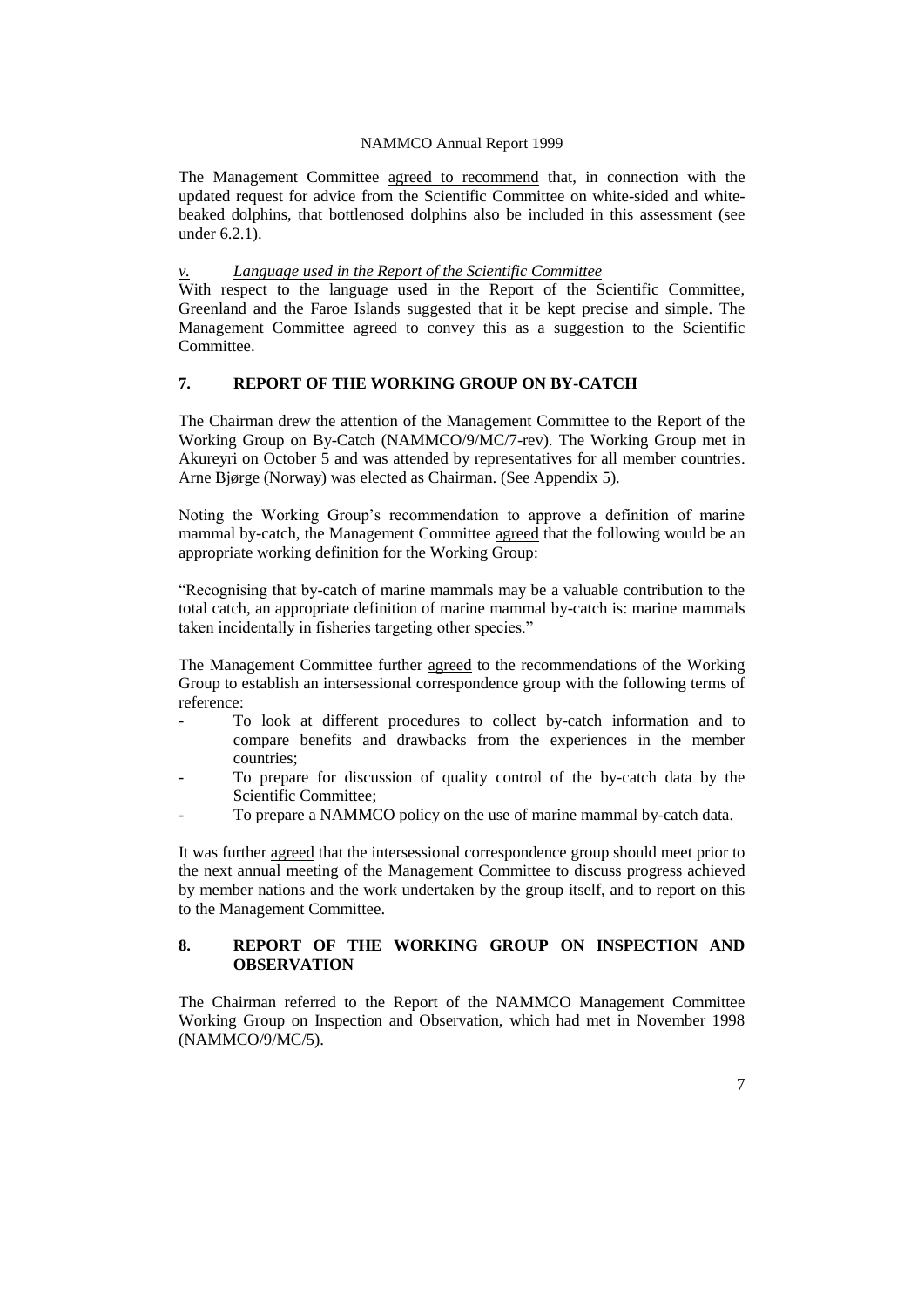The Management Committee accepted the recommendations of the Working Group that article 15 of the Guidelines be reworded as follows:

"Appointed observers receive a letter of appointment and a copy of the provisions of the Joint NAMMCO Control Scheme from the Secretariat. When a detailed plan of observation activities for the year is finalised, those observers who will be called upon for active observation will receive an employment contract from the Secretariat. When both parties sign this, the observer will receive an identification card, as well as other relevant documentation necessary for his/her duties. The observer shall return his/her identification card to the Secretariat together with the final report of activities, and shall then receive a letter from the Secretariat confirming his/her completion of duties according to the Scheme."

The Management Committee agreed to forward the amended wording of the Provisions to the Council for formal adoption.

The Management Committee recommended that the Finance and Administration Committee consider the financial and administrative matters of the Joint NAMMCO Control Scheme.

# **9. IMPLEMENTATION OF THE JOINT NAMMCO CONTROL SCHEME**

# **9.1 NAMMCO International Observation Scheme 1999**

The Chairman referred to the report of the NAMMCO International Observation Scheme under the Joint NAMMCO Control Scheme for the Hunting of Marine Mammals, prepared by the Secretariat (NAMMCO/9/MC/6). The General Secretary presented the report to the Management Committee.

Recognising that there were some operational and administrative matters with regard to the Scheme that needed to be dealt with, the Management Committee agreed to task an *ad hoc* Working Group on the Observation Scheme with the following mandate:

"To review the implementation of the Observation Scheme to examine practical and administrative matters requiring consideration and development, and seek better coordination of the observation activities."

The Management Committee recommended that the group meets early November 1999, in order to meet the deadline of the appointment of observers by the member countries.

# **9.2 NAMMCO International Observation Scheme 2000**

The Secretary will implement the Scheme after consulting the *ad hoc* Working Group on the Observation Scheme. The Management Committee highlighted the need to start this work as soon as possible.